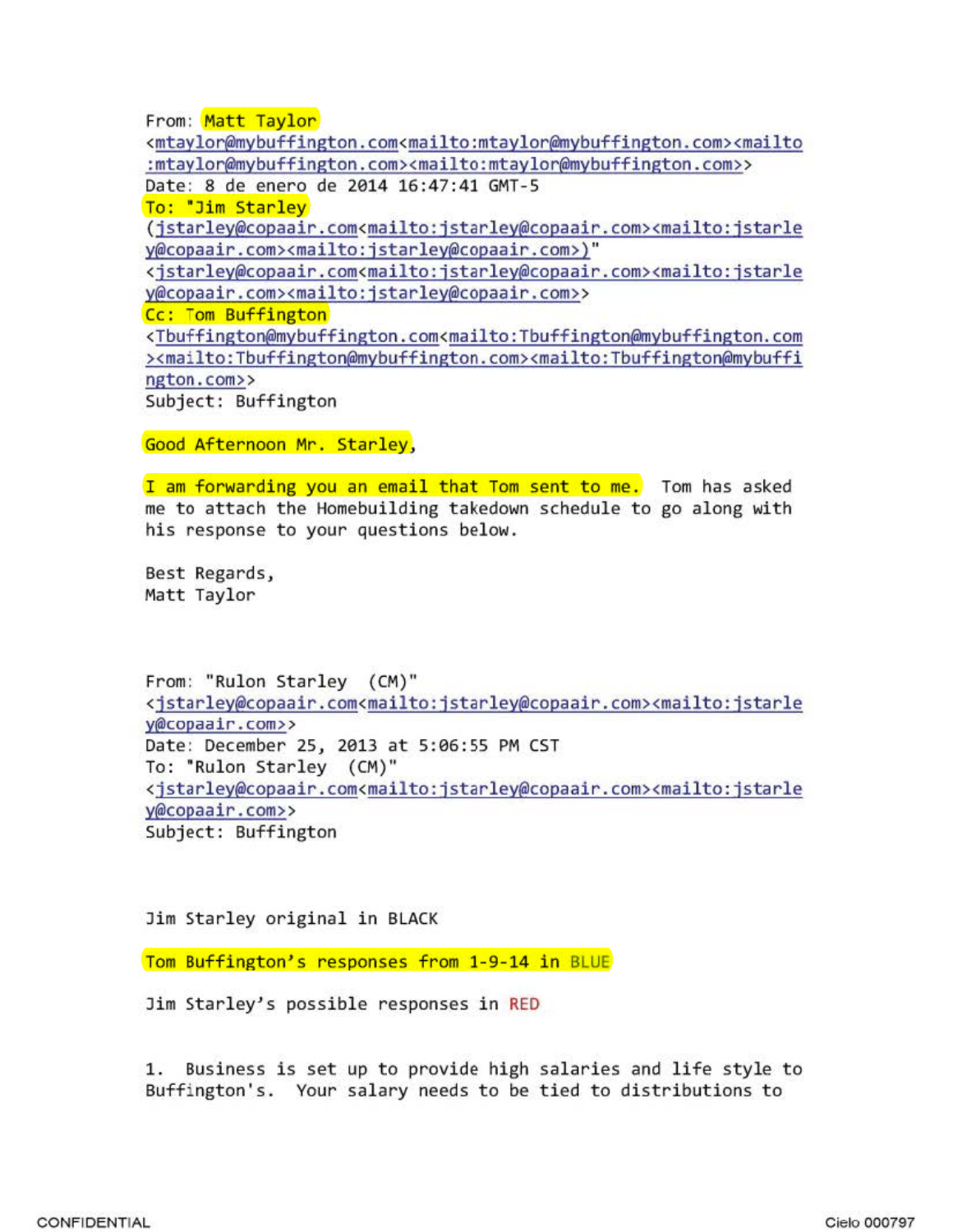investors. Blake and Dorney's salaries need to be tied to performance metrics that target acceptable distributions to investors. That was the business ethic we anticipated when investing and those are the expectations now.

Jim, my gross salary and Blake's gross salary is \$15,000 per month from Homebuilding. James Dorney's salary is \$23,333 per month from Homebuilding. In my experience these salaries are below market, not extravagant, and well below the limits set forth in the Limited Partnership Agreement for such matters. Although I understand your desire for us to be tied to distributions I do not think it is appropriate or necessary.

# Response:

Tom, my point is to total monthly compensation regardless of nomenclature. My understanding is you have additional compensation in the form of something called a "guaranty fee" that you receive every month in addition to a "salary" brining your total compensation above 25 thousand dollars per month; that is not exactly a paltry amount. Are there any other of these types of additional compensation amounts being paid to Blake or James? Can you have someone point me to the specific sections within the Limited Partnership Agreement that set the compensation limits you referenced? I think you should rethink your position on this matter and align yourself better with your investors as it is at very best bad form given the under performance of the investment and the significant amount of money that has been received by managenent since inception of this company.

2. My perception is that UDF continues to exert undo influence on strategic management decision at the expense of the investors and to the detriment of the business entity. Developed lots on the company's balance sheet increased from 1.2 million to 5.8 million in November. Those ratios exceeded what has traditionally been carried by the company on the balance sheet, used a significant amount of cash and benefited UDF at the expense of the home building investors. Problems of an insolvent l and company were addressed by the home building company at significant cost to the home building investors in terms of cash available for distributions and increased debt on the company's balance sheet. Getting both entities clear of UDF influence needs to become a priority in management strategy. We want to help and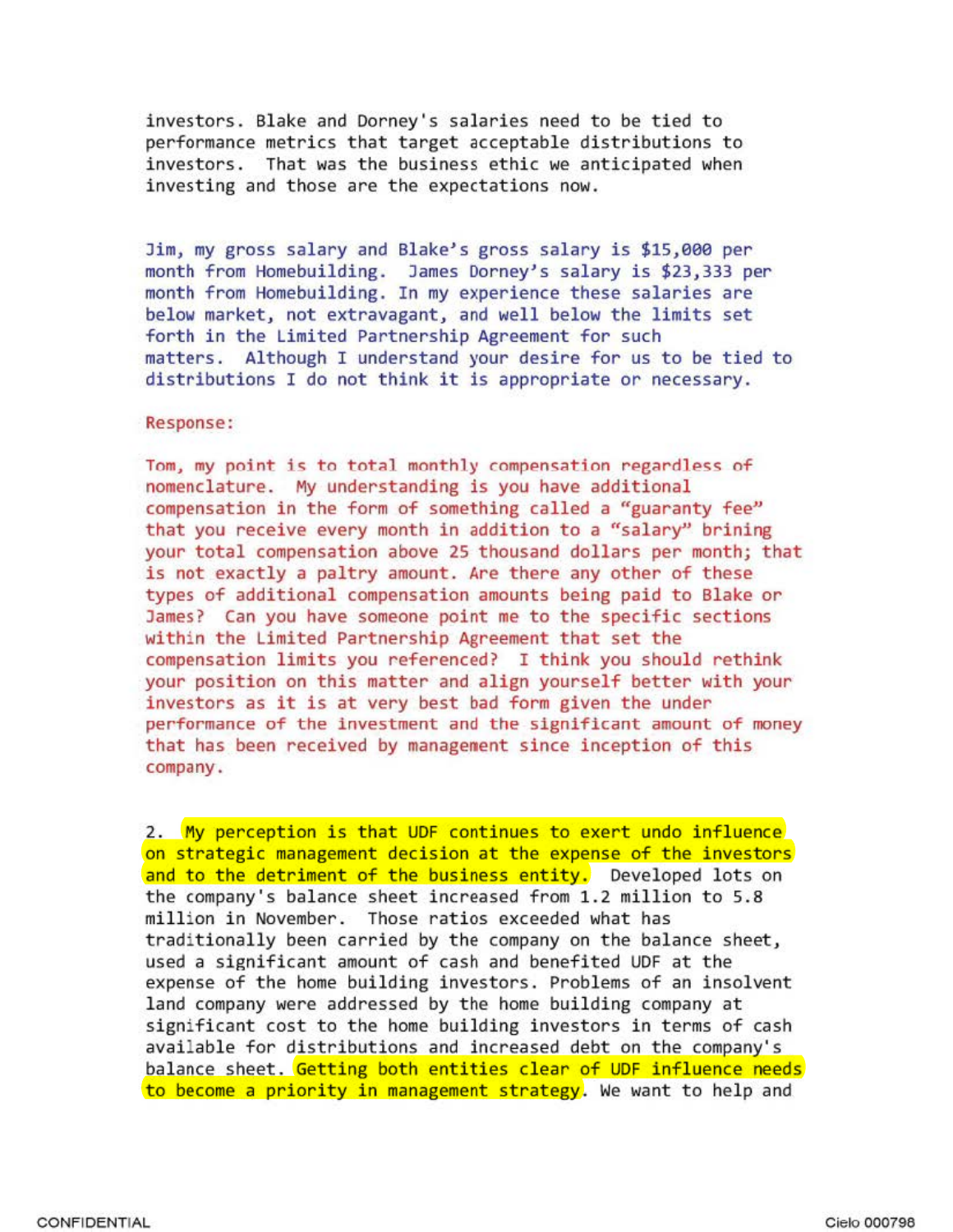insist that it is addressed in the first part of 2014.

UDF did not force us to buy the lots. It was my decision to purchase the lots for several business reasons, including:

We were behind on our contractual takedown obligations. Had we failed to purchase the lots we would have greatly impaired our ability to buy them at all, and of course a supply of lots is critical to future business.

Commercial lending facilities were available to finance the acquisition of the lots with an average interest rate of 5.26% and an average LTV of 72.06%. Additionally, private lending was also utilized with an interest rate of 10% and a LTV  $of 85%$ .

There was very little cash needed to buy these lots.

### Response:

Tom, Do you mind providing a written characterization of your early September meeting with UDF. When we met on the 26<sup>th</sup> of Decenebr you seemed to indicate to both Greg Starly and myself that the relationship was very problematic and was one that you desired to rid the company from. Your statements in this email seem a bit conflicting. It is our understanding that the primary discussion points in that meeting were around lot takedowns and their insistence that you enforce contractual obligations of the homebuilding company that had previously not been enforced. From our perspective it seems very clear that UDF was the single reason that the lots were taken down and had it not been for their insistence Buffington Homes would have continued to take lots as needed from Buffington Land in line with the practice that has been in place for years. Surely Buffington Homes's noncompliance with the Lot contracts is not a new happenstance. I also read your comments to mean that you as manager of both entities would have made the decision to terminate Buffington Homes lot supply for the benefit of your land entity. One of the primary reasons I made this investments were the assurances made by management that Buffington homes would benefit from the lot supply of Buffington Land.

Can you please provide some guidance surrounding your comment that "little cash was needed to buy these lots."? In looking at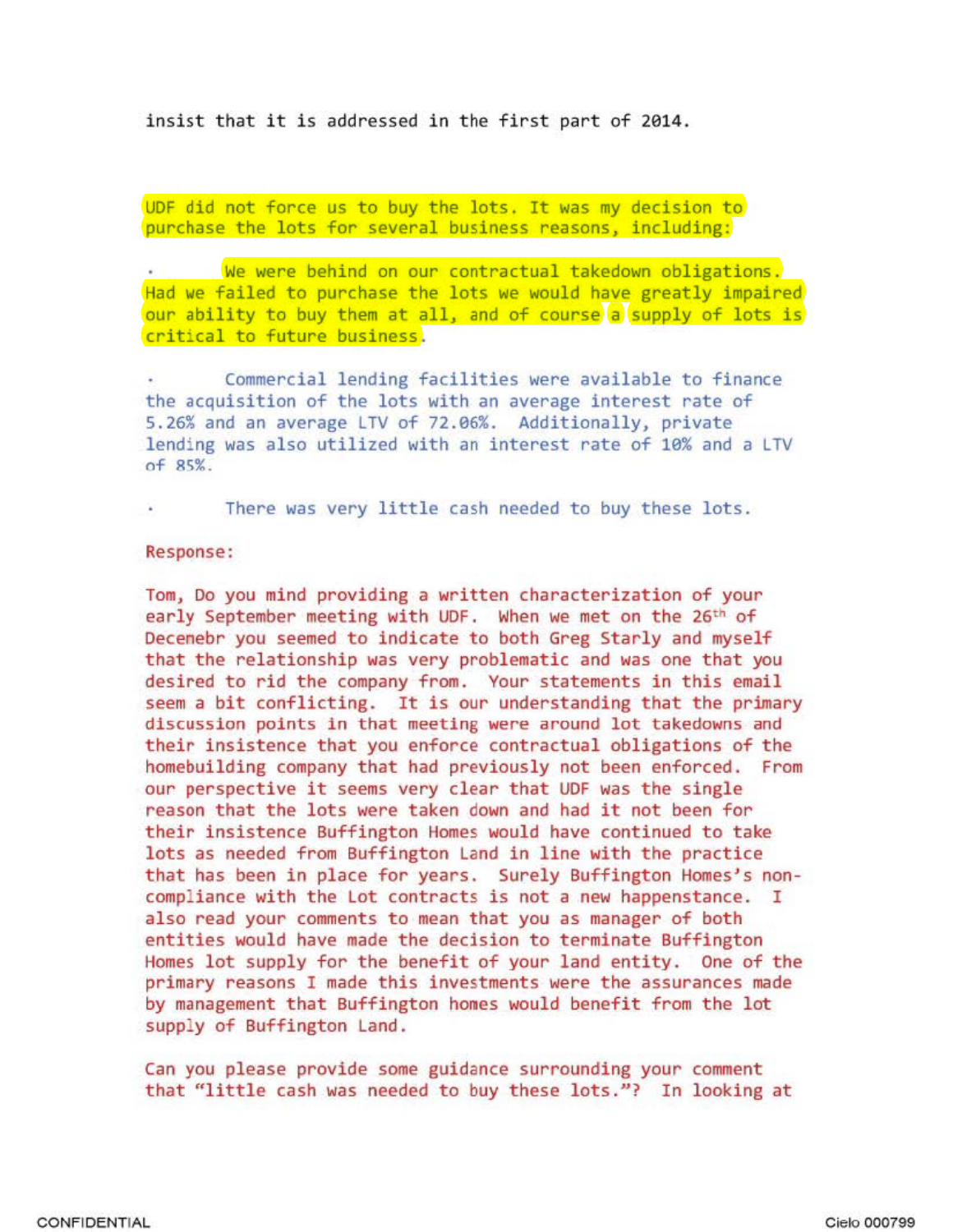the November financial statements, it appears that there are 5.8m total developed lots on the balance sheet with 3.6m of associated debt. Where did the other 2.2m dollars come from that rounds out the balance? Surly 2.2m with a company the size of ours is not seen a "little cash"?

3. Buffington's performance in a strong market is anemic. Both market share and net unit sales is down From 2011 (a much weaker year) , market share declined significantly over the past 2 years and the company has not kept pace with the increasing market (as demonstrated by under performance to market trends by 60 units). This is not acceptable, but typical of a company with the management compensation structure existing at Buffington.

I disagree with the metric you have chosen. I made the business decision to raise prices and profit margins in order to maximize per unit profitability of this company in a market with depleting lot availability. As a result, we made as much if not more profit as we would if I had not raised prices and we continued to sell more units with lower margins. 2011 unit sales were inflated due to the need to create free cash flows. The needed cash was generated by selling our excessive surplus of inventory homes from 2010 for huge losses. Even with slower sales in 2013 our closings were up nearly 20% over our closings in 2012.

Response: Tom,

What else can be done to increase volume and hold margins. You are building in one of the strongest housing market in the United States. I have looked at some of the earnings data from some of your competitors and it looks like they were able to achieve both significant margin expansion as well as unit growth that was at or above trend. Would management please re-access its sales leadership and provide an alternative plan that would raise the company's performance levels on par with its competitors?

4. The lack of transparency in lot takedown obligations and UDF's role in determining same was shown on the recent investor call to be opaque. That factor needs to be transparent to the investors. We would like to understand exactly what takedown obligations were satisfied by this action,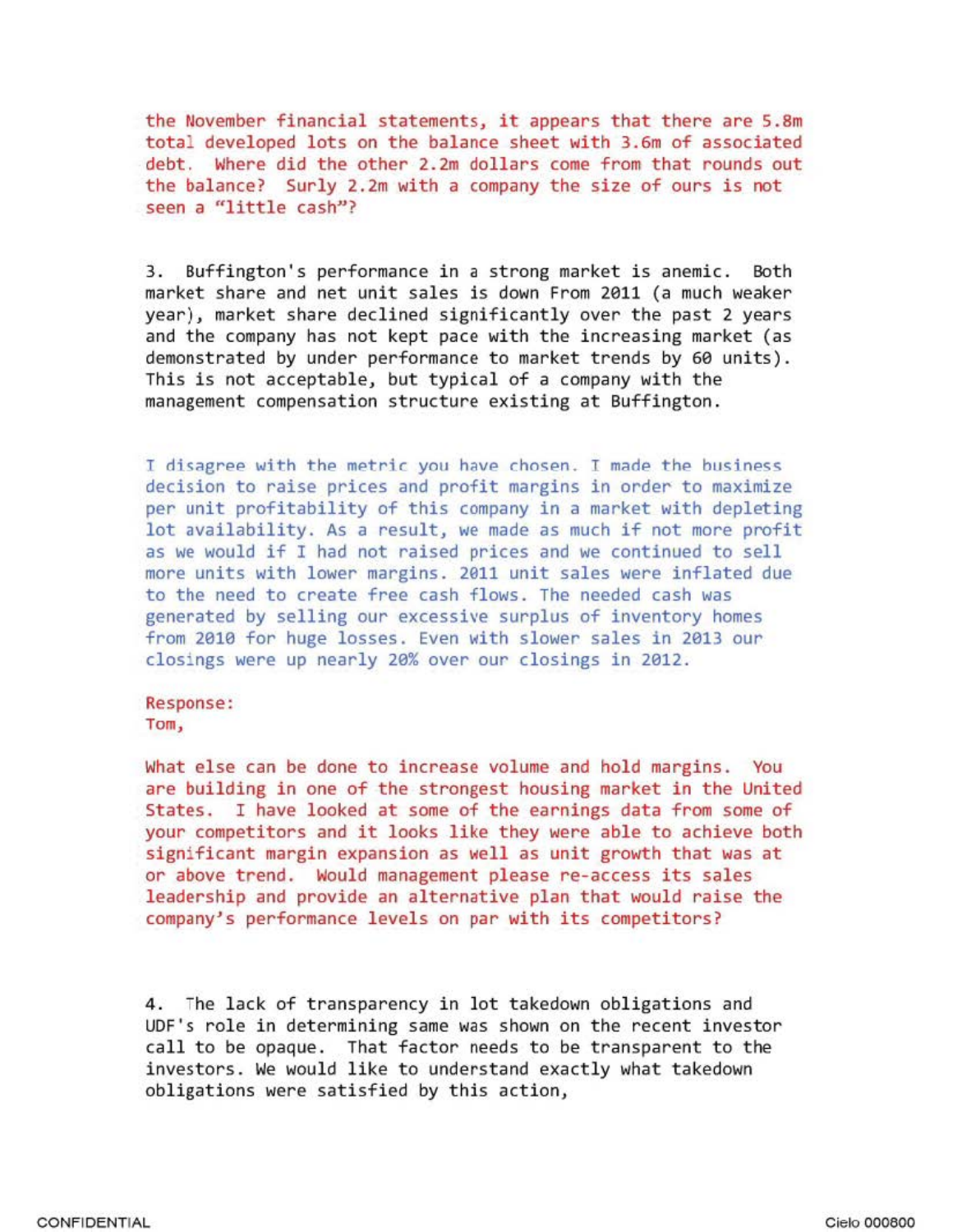```
When we purchased the inventory lots we got the following take 
down obligations current: 
Bridges of Bear Creek 60's - Phase 2.2 
Bridges of Bear Creek 50's - Phase 1.2 
Villages of Hidden Lake 60's - Phase 5A
Villages of Hidden Lake 50's - Phase SB 
Villages of Hidden Lake 50's - Phase 4C 
Highpointe 75's - Phase 5.2
Highpointe 75's - Phase 4.2 
Silver Leaf 65's - Phase 2 
Reserve at Westcreek 
Blanco Vista 
what the status of remaining back obligations look like, whether 
or not there have been any pricing adjustments made to lots being 
purchased from Buffington Land entities, if so, when and how 
much?
```
There have not recently been any pricing adjustments made on the lots being purchased from Buffington Land entities.

What is technically under contract to Buffington Homes from future Buffington Land sections? What does the option structure looks like for future Buffington Land sections and if these lots are not under option then why not and please do so as quickly as possible to protect the value of our company.

See attached excel file for the Master HB takedown schedule.

Response:

Tom, I appreciate you forwarding the Master takedown schedule but it does not address what is under control of Buffington Land including future sections of lots to be developed and how much of those future sections are allocated to Buffington Homes through anticipated option agreements. This goes back to the lack of transparency that seems to persist across the entire organization. It is important to understand how deep the potential lot supply is at any given time and what or what not has been optioned by our homebuilding company. As stated above it was in part through the assurances made by management regarding access to the Buffington land lot supply that we made the investment and believe maintaining full access to it while under control by you to be paramount for maximizing the value of our company. Please provide a sinple schedule that shows The following data: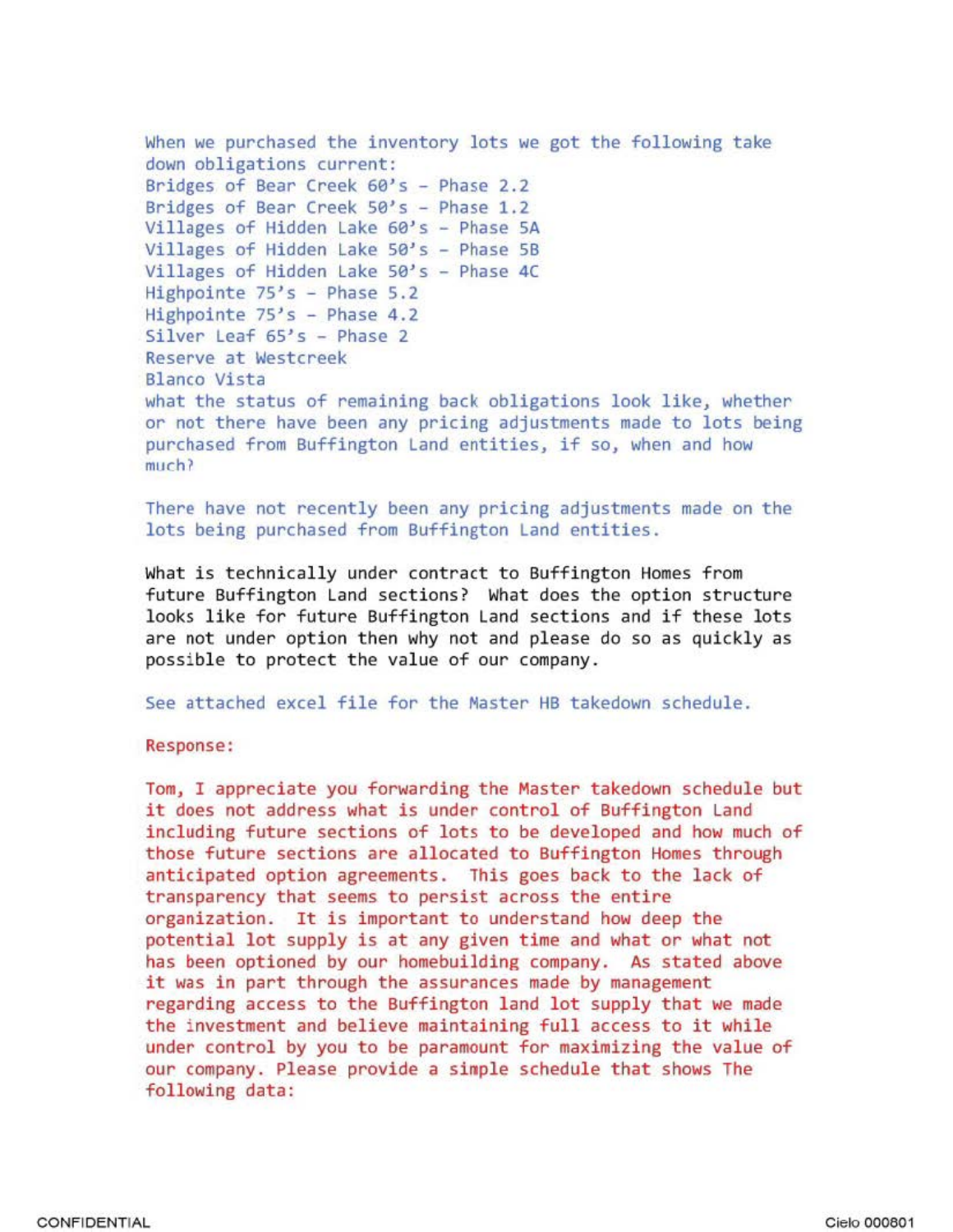Subdivision name, Lot size, total number of lots Developed/future total number of future lots under contract or option to Buffington.

When was the last time a price increase occurred for each one of the Buffington Land subdivisions that Buffington homes utilizes and how much were said increases. Thank you.

S. We need to see a long term plan to enhance returns to investors while at the same time keeping an appropriate level of liquidity in the company. 4-6m per year in earnings will barely retire the preferred return balance over a 3 year period and will drag out total capital recovery well past 2020. We need a business structure that creates 10-12 million per year in earnings to accelerate our capital recovery. There are several private building companies that were started around the same time as Buffington that are performing to this level. We think this is the biggest mark on current managements long term viability and need to have a realistic and unbiased conversation on what can be done with real accountability to performance.

We will continue to work to appropriately grow the net income of the Company, but in order to achieve 10-12 million in net income we would have to double the size of our company, our cash, interim financing capacity, lot positions etc. A significant chall enge would be having enough land and lot supply to support the 10-12 million a year in net income; once again this proves the necessity of maintaining a working relationship with UDF. Currently, Homebuilding could have the opportunity to buy lots in 7 new subdivisions towards the end of 2014 or beginning of 2015 which will result from Buffington Land transactions which are approaching acquisition and development.

#### Response:

Tom, I am not sure that I fully understand your response. It looks like you have secured 7 new communities. As I review our numbers it appears that under normalized interest rates, you produce 2m dollars in profit for every 10m in revenue above break even. It appears that increasing revenue by 30m dollars per year would raise the company's profitability above ten million dollars. Based on our current community count yields as well as our average sales price it appears that the additional 7 communities you speak of would allow us to achieve this mark.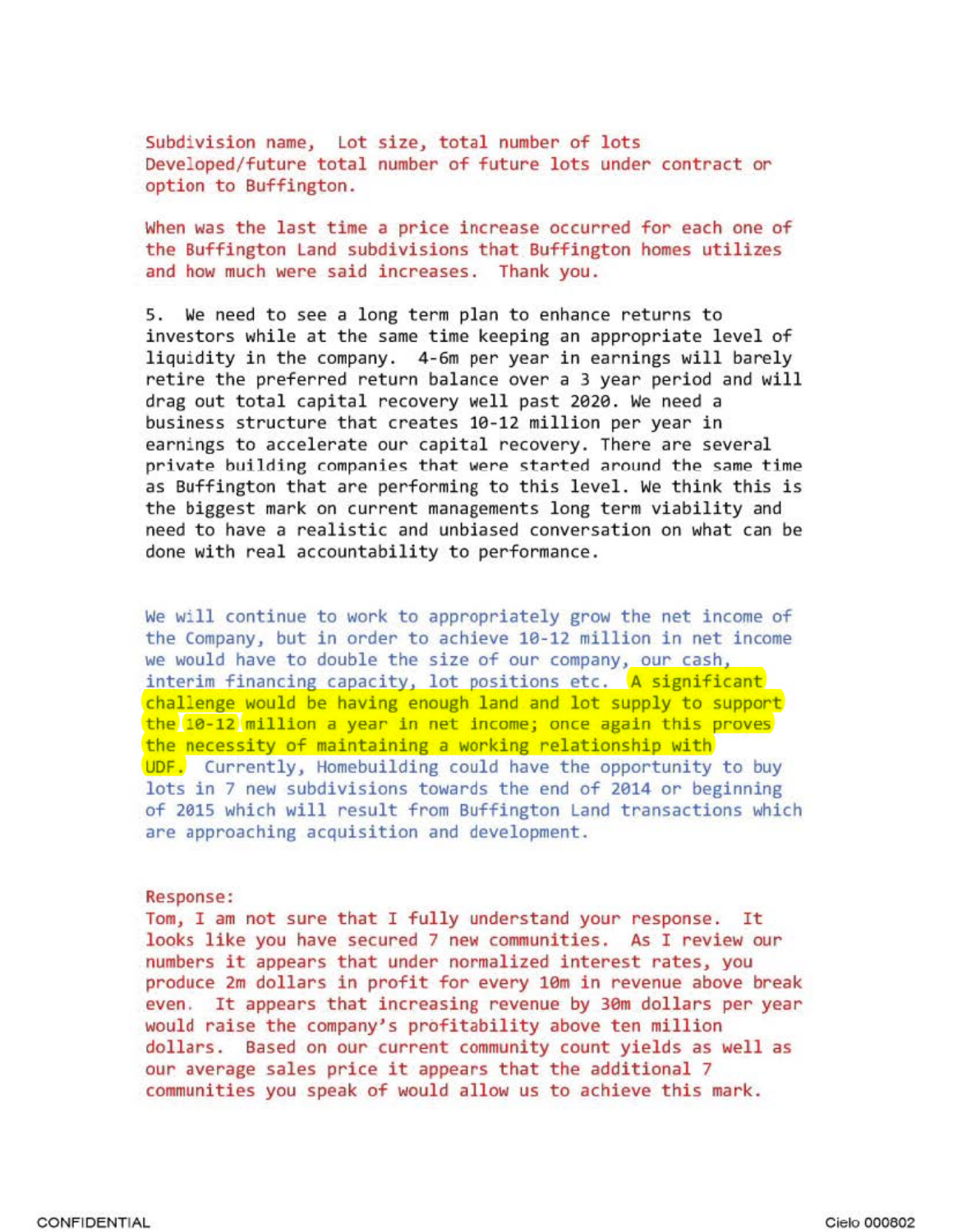With regards to interim construction capacity it appears based on a September 30<sup>th</sup> report provided by Kyle Minter that your capacity is sufficient to account for the increase production needs.

We need to see a real business plan that targets these goals and there needs to be accountability for achieving them. This is the primary issue with the compensation structure as it exists and certain key individuals in management. We insist that this is rectified.

6 . I would suggest a strategic governance structure that would place TBB, Sr., PJS plus two elected investors on a BOD. There is an enormous amount of talent within the investor group. Those of us who invested in this company did so based on a TB, PS partnership. Blake and Dorney are underperforming and do not have our confidence and are not the individuals with whom we<br>entrusted our capital. In my view their role needs to be In my view their role needs to be confined to operations and their compensation performance based.

## I am not interested in changing the governance structure.

## Response:

Tom, the Governance structure needs to change. You are conflicted within every entity in your organization and good decisions are not being made. This is evidenced with the forced lot takedowns, the failure to pay off the Brushy Creek loan which has now put our remaining investment at risk for foreclosure (my understanding is James Dorney represented to everyone that the JV partner had agreed to allow for funds from the JV entity to be distributed to Buffington Brushy Creek to allow for the payoff -<br>this seriously calls to question at the very least his competency and also his ethics, this is who you chose to run our company?) and the problems with MUD. I also understand through Greg that there have been significant issues of trust regarding the Land investment. You have a talented investor group who can really help you if you let them but they expect action and insist on providing guidance and governance going forward. You and Patrick are both ethically and morally obligated to maximize their value and both of you need to finally put them first and come to the realization that it is the investors and not you nor Patrick that own this company until you have paid us back with our return. Running this as a lifestyle business has gone on long enough and